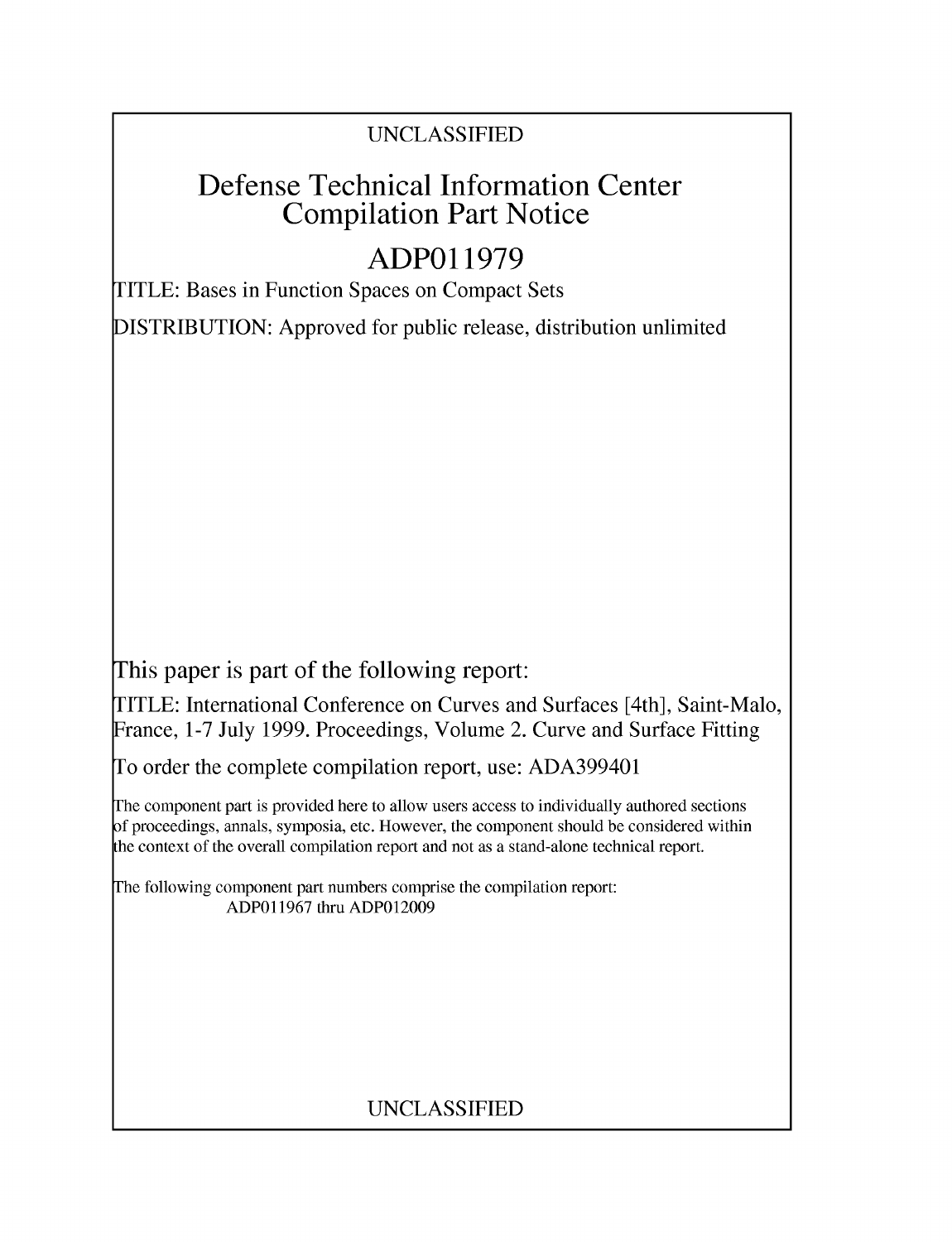Zbigniew Ciesielski

Abstract. This is a brief history, covering the twentieth century, of spline bases on cubes, and an exposition of constructing bases in classical function spaces over compact smooth finite dimensional manifolds.

#### §1. Introduction

The aim of this paper is to present an overview on some twentieth century developments in the theory of spline bases. We start by recalling some of the relevant notions on bases in Banach spaces (for more details see e.g. [1,30]). For simplicity we are going to stay within the real Banach spaces. An abstract Banach space X with the norm  $\|\cdot\|_X$  is denoted as  $[X, \|\cdot\|_X]$ . The sequence  $(x_n, n = 0, 1, \ldots)$  in  $[X, \|\cdot\|_X]$  is called a basis in X if to each  $x \in X$  there is a unique sequence of scalars  $\underline{a} = (a_n, n = 0, 1, \ldots)$  such that

$$
x=\sum_{n=0}^{\infty}a_n\,x_n.\tag{1}
$$

There are unique linear functionals  $(x_n^*) \subset X^*$  such that  $a_n = x_n^*(x)$ . The system  $(x_0, x_1, \ldots, x_0^*, x_1^*, \ldots)$  is biorthogonal i.e.  $x_k^*(x_i) = \delta_{k,i}$ . The basis  $(x_n)$  is unconditional if for each  $x \in X$  the series in the right hand side of (1) converges unconditionally. Now, denote by  $A$  the set of all  $a$  appearing in  $(1)$ while x is running through X. The linear space  $A$  becomes a Banach space linearly isomorphic to  $X$  with the norm

$$
\|\underline{a}\|_{\mathcal{A}} = \sup_{n \ge 0} \|\sum_{i=0}^{n} a_i x_i\|_{X}.
$$
 (2)

The Banach space  $[\mathcal{A}, \|\cdot\|_{\mathcal{A}}]$  is customarily called the coefficient space. Introducing the basis constant, which by the Banach-Steinhaus theorem is finite,

$$
\beta = \sup_{\|x\|_X \le 1} \sup_{n \ge 0} \|\sum_{i=0}^n a_i x_i\|_X, \tag{3}
$$

Curve and Surface Fitting: Saint-Malo 1999 121

Albert Cohen, Christophe Rabut, and Larry L. Schumaker (eds.), pp. 121-134.

Copyright 02000 by Vanderbilt University Press, Nashville, TN.

ISBN 0-8265-1357-3.

All rights of reproduction in any form reserved.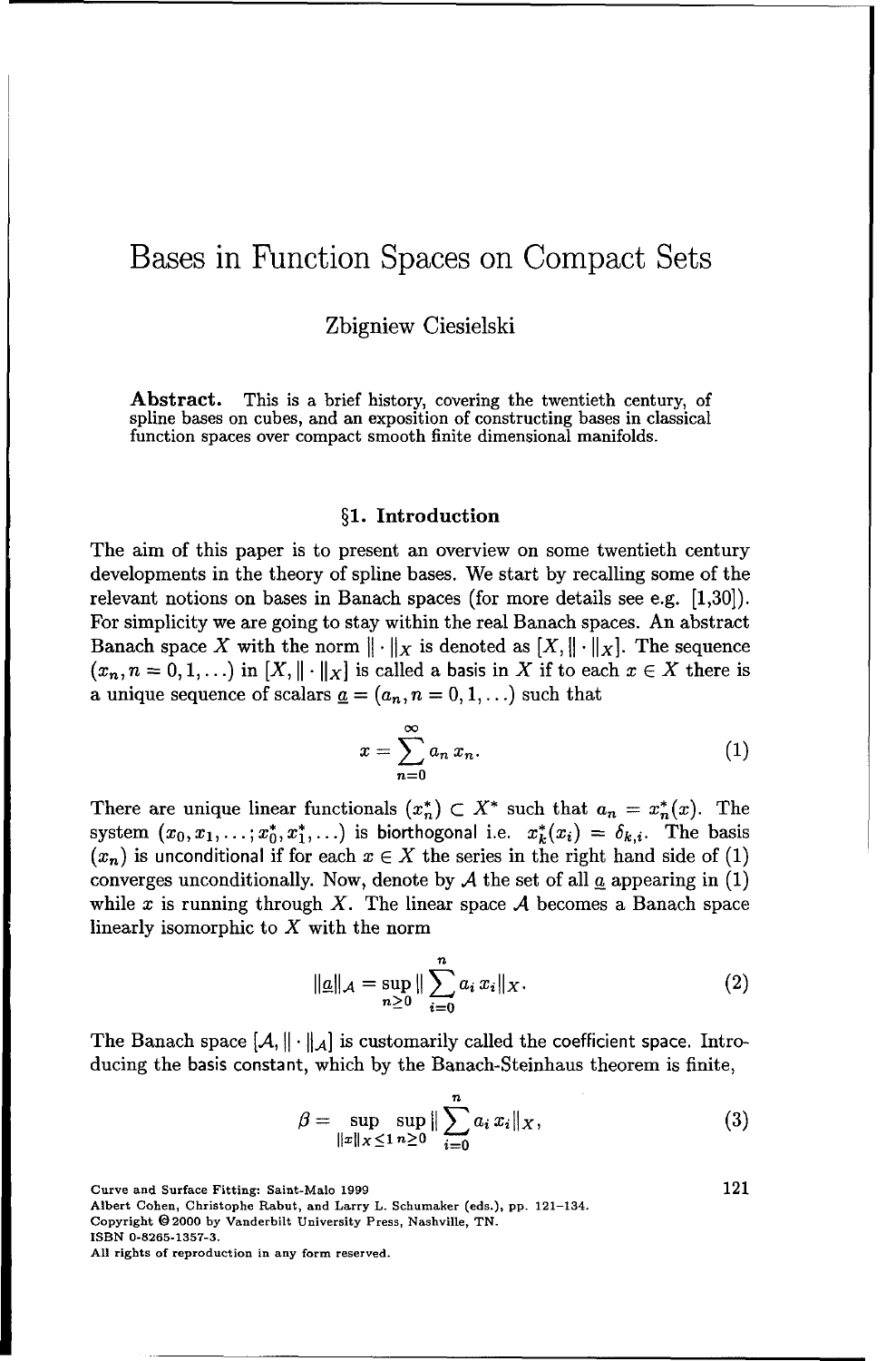we obtain the equivalence of norms

$$
||x||_X \le ||a||_A \le \beta ||x||_X. \tag{4}
$$

Thus, every Banach *space with a basis is linearly isomorphic to a sequence* space. However, depending on the space  $X$  and on the particular basis, the corresponding sequence space may be of little use. Sometimes it helps to consider equivalent basis in X. Two basis  $(x_n) \subset X$  and  $(x'_n) \subset X'$  are said to be equivalent if  $A = A'$ . In case of equivalent bases we conclude that  $\|\underline{a}\|_{\mathcal{A}} \sim \|\underline{a}\|_{\mathcal{A}}$  for  $\underline{a} \in \mathcal{A}$ . Now, we may describe the program of the paper. For a given compact  $C^{\infty}$  finite dimensional manifold M and for given order of smoothness  $m$ , we are going to describe the construction of biorthogonal system of functions of class  $C^m$  over M such that the system itself is a basis in *VMO(M)*,  $H_1(M)$  and and in the whole scale of Sobolev  $W_p^k(M)$ ,  $-m \leq k \leq m$ , and of Besov spaces  $B_{p,q}^s(M)$ ,  $-m < s < m$ , with  $1 \leq p, q \leq \infty$ . At the same time the dual system is going to be a basis in the same scale of function spaces with the corresponding spaces  $VMO, H_1, W$  and  $B$  replaced by  $VMO, \stackrel{\circ}{H}_1, \stackrel{\circ}{W}$  and  $\stackrel{\circ}{B}$ , respectively. The constructed system of functions (or its dual) is always an unconditional basis whenever the space admits an unconditional basis. Moreover, for the constructed basis, we are able to describe the coefficient spaces in case of the *BMO* and Besov spaces. The duality questions will be treated at the same time. The main idea of the general construction was announced by T. Figiel and the author at the Gdafisk 1979 conference: Approximation and function *spaces* (cf. [14]), and then carried out in the subsequent papers [10,11,15,16,17].

The material is arranged as follows: Sections 2 presents historical remarks on the Haar, Faber-Schauder, Franklin and spline systems; Section 3 treats function spaces and bases with boundary conditions on the cube; Section 4 describes the reduction of function spaces and bases from manifolds to the cubes with boundary conditions.

It is encouraging, that in recent years, the ideas of the constructions from [16,17] stimulated works on modifications of the decomposition of the function spaces on smooth compact manifolds into standard spaces, and also on constructing new bases in the standard spaces. The new investigations of W. Dahmen and R. Schneider as they were presented at this Saint Malo conference (see also [19]) are very promising as they show that these constructions can be applied to treat singular operators on manifolds both theoretically and numerically.

#### §2. The History of Haar, Faber-Schauder, Franklin and Spline Systems

At the very origin there is the construction of A. Haar (1909) [25] of a simple ONC (orthonormal and complete) system  $\chi = (\chi_n, n = 1, \ldots)$  on  $I = [0, 1].$ The system  $\chi$  has the nice property that each continuous function has its Fourier-Haar series uniformly convergent on I. Here and later on, unless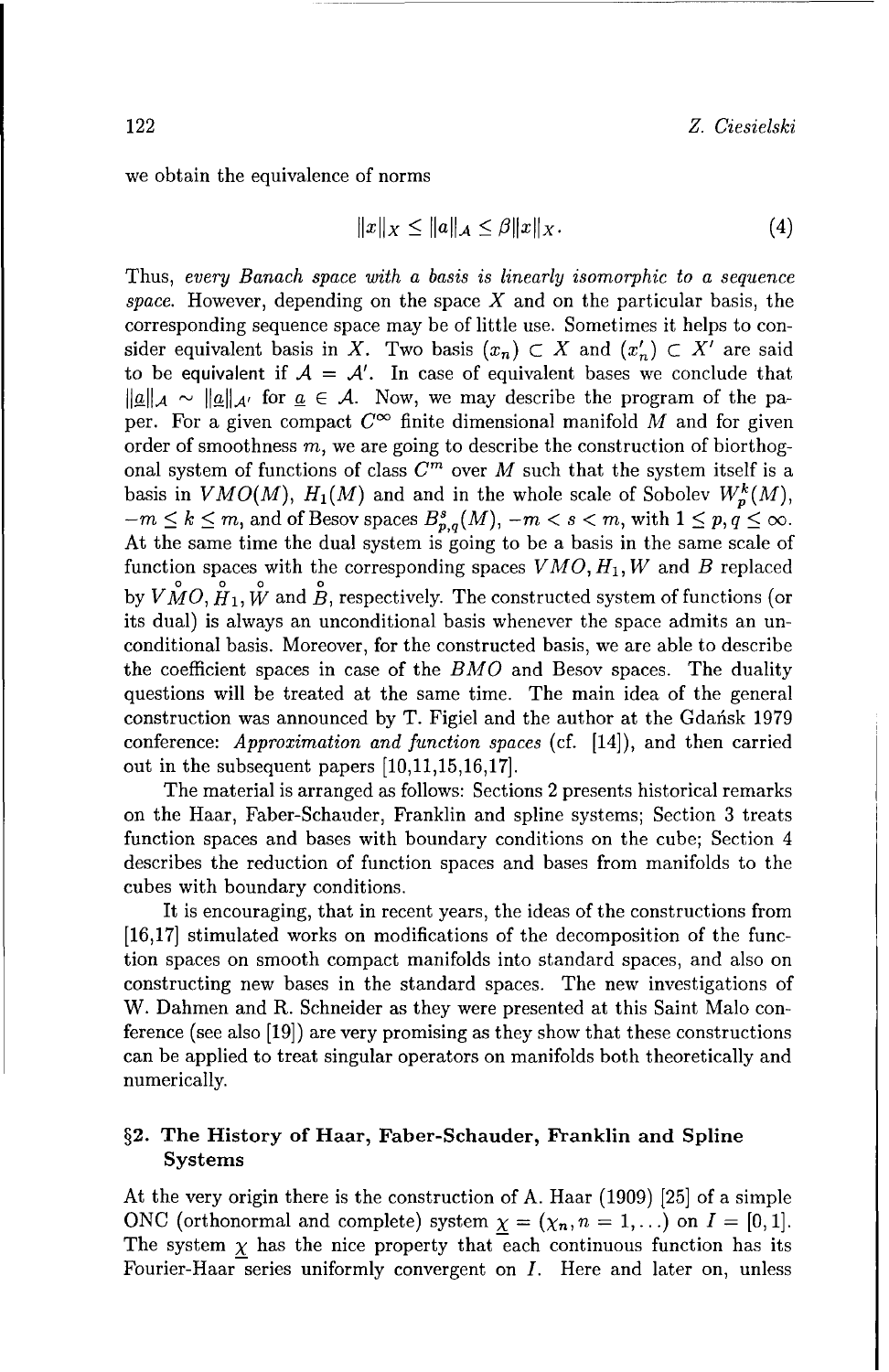otherwise stated, the orthogonality is understood with respect to the Lebesgue measure. The orthonormal Haar functions over  $I$  can be defined by means of a single function  $h$ , where

$$
h(t) = \begin{cases} 1 & \text{for } -\frac{1}{2} < t \leq 0, \\ -1 & \text{for } 0 < t \leq \frac{1}{2}, \\ 0 & \text{otherwise.} \end{cases}
$$

Define for  $j \geq 0, 1 \leq k \leq 2^j$  and  $n = 2^j + k$ 

$$
\chi_1 = 1
$$
, and  $\chi_n(t) = \chi_{j,k}(t) = 2^{j/2}h(2^j(t - \frac{2k-1}{2^{j+1}})).$  (5)

The Haar functions are piecewise constant and left continuous i.e. they are splines of order  $r = 1$  (of degree  $r - 1 = 0$ ). For later convenience for the support of  $\chi_n$  we introduce the symbol  $(n) = \left[\frac{k-1}{2^j}, \frac{k}{2^j}\right]$  (and let  $t_n = \frac{2k-1}{2^{j+1}}$ denote the middle point). It was pointed out by J. Schauder (1927) [29] that the Haar system  $\underline{\chi}$  is a basis in the Lebesgue space  $L_p(I)$ ,  $1 \leq p < \infty$ , with the basis constant equal to 1. Much more involved was the proof of R.E.A.C. Paley (1932) [27] (see also **J.** Marcinkiewicz (1937) [26]) that the Haar system is an unconditional basis in each  $L_p(I)$ ,  $1 < p < \infty$ . For a real variable proof of this property, we refer e.g. to **Ch.** Watari (1964) [31]. The unconditional basic constant for the Haar system in  $L_p(I)$  appears to be equal to max $(p, p') - 1$  where  $1/p + 1/p' = 1$  (see e.e. D.L. Burkholder [5]). The extensively investigated martingale theory covers many results on the Haar system, but it is not very related to our subject, and will not be discussed here (see e.g. [23]).

To construct the Faber-Schauder, Franklin and more general spline systems, it is convenient to introduce the following operations on sequences of functions. For a given sequence  $\psi = (\psi_n, n = 1, 2, \ldots)$  of integrable functions on *I,* we define

$$
G\psi = (1, G\psi_n, n = 1, 2, ...)
$$
 and  $G_0\psi = (G\psi_n, n = 1, 2, ...),$ 

where  $Gf(t) = \int_0^t f(s) ds$ . If in addition, the functions in  $\psi$  are linearly independent, then the result of the Gram orthogonalization process applied to  $\psi$  is denoted by  $\mathbf{O}\psi$ . It is assumed in this definition that so obtained orthogonal set is normalized in  $L^2(I)$ .

The Faber-Schauder system can now be obtained from the Haar system by the operation G

$$
\underline{\phi} = (\phi_n, n \ge 0) = \mathbf{G}\underline{\chi}.\tag{6}
$$

The Faber-Schauder functions are continuous splines of order 2. It was proved by G. Faber (1910) [21] (see also J. Schauder (1927) [29]) that this system is a basis in the space of continuous functions  $[C(I), \|\cdot\|_{\infty}]$ . In this case the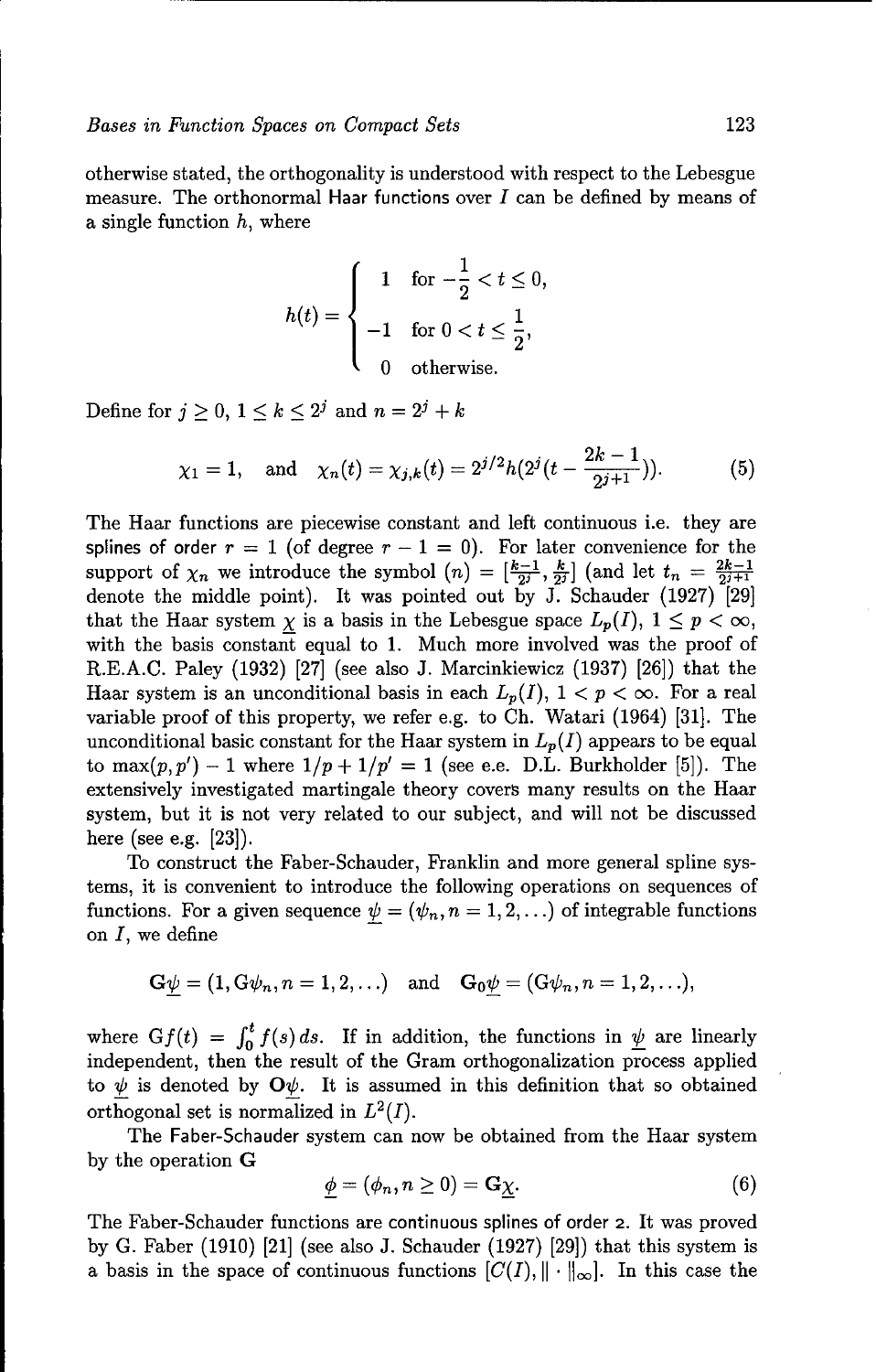basis constant is again equal to 1 and the basis itself is interpolating at dyadic points of *I.*

The orthonormal set constructed by Ph. Franklin (1928) [22] can now be defined as the result of application of the operation **0** to the Schauder system

$$
\underline{f} = (f_n, n = 0, 1, \ldots) = \mathbf{O}\underline{\phi}.
$$
 (7)

These functions are again continuous splines of order  $r = 2$ . Ph. Franklin proved in [22] that *f* is a basis in  $[C(I), \|\cdot\|_{\infty}]$ . For an elegant proof that the Franklin system is a basis in  $C(I)$  and in  $L_p(I)$ ,  $1 \leq p < \infty$ , we refer to [6]. Using the same idea as in [31], S. V. Botchkarev (1974, 1975) [3, 4] proved the unconditionality of the Franklin system in each  $L_p(I)$ ,  $1 < p < \infty$ . There is an extensive literature on the pointwise behavior of the Franklin series, but we mention only the expository article by G. G. Gevorkyan [24].

The operation G increases the order *r* of splines and the order of their smoothness by 1, and **0** preserves these orders. We may repeat this two step process starting now with the orthonormal Franklin system and then repeat it again and again. In general, for  $r \geq 1$  we use the notation

$$
\underline{f}^{(r)} = (f_n^{(r)}, n > 1 - r) \text{ and } \underline{\phi}^{(r,1)} = (\phi_n^{(r,1)}, n > -r) = \mathbf{G}\underline{f}^{(r)}
$$

and

$$
f^{(r+1)} = \mathbf{O}\phi^{(r,1)}.
$$

Consequently, we have for the order  $r \geq 1$  the following inductive formula for the spline **ONC** system on I

$$
\underline{f}^{(r+1)} = \mathbf{O} \circ \mathbf{G} \underline{f}^{(r)} \quad \text{with} \quad \underline{f}^{(1)} = \underline{\chi}.\tag{8}
$$

In particular in this notation  $\underline{\phi}^{(1,1)} = \underline{\phi}$  and  $\underline{f} = \underline{f}^{(2)}$ . It was proved in [7] that  $\phi^{(2,1)}$  is a basis in  $[C(I), \|\cdot\|_{\infty}]$  and by **J.** Radecki (1970) [28] that  $f^{(3)}$ is a basis in  $[C(I), \|\cdot\|_{\infty}]$  and in each  $L_p(I), 1 \leq p < \infty$ . The proof that  $f^{(r)}$ for arbitrary  $r \geq 1$  is a basis in  $C(I)$  and in  $L_p(I)$  follows from the work of J. Domsta (1972) [20] (see also [12]).

From the construction of the ONC system  $f^{(r)}$  it follows that its first  $r$ elements  $f_{2-r}^{(r)}, \ldots, f_1^{(r)}$  are simply the orthonormal Legendre polynomials on I; the degree of  $f_i^{(r)}$  is  $i + r - 2$ . Now, with each  $r \geq 1$  we associate a family of spline systems

$$
\underline{f}^{(r,k)} = (f_n^{(r,k)}, n > |k| + 1 - r) \quad \text{with} \quad -r \le k < r,\tag{9}
$$

where

$$
f_n^{(r,k)} = \begin{cases} D^k f_n^{(r)} & \text{for } 0 \le k < r, \\ H^{-k} f_n^{(r)} & \text{for } -r \le k < 0, \end{cases}
$$
 (10)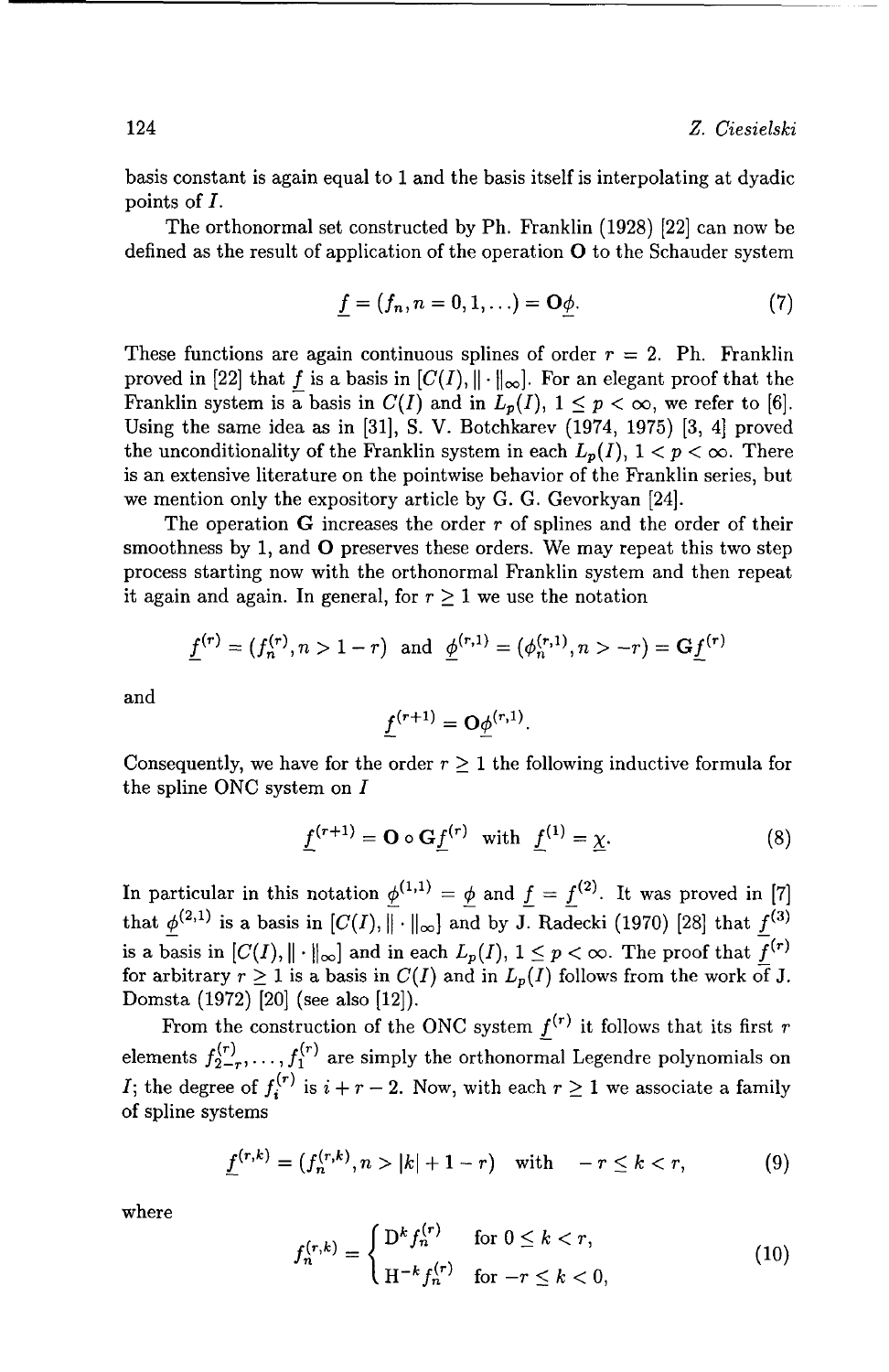and  $Df(t) = \frac{d}{dt}f(t)$  and  $Hf(t) = \int_t^1 f(s) ds$ . Since D is inverse to G and H is adjoint to G in  $L^2(I)$ , it follows that for  $|k| < r$ ,

$$
(f_n^{(r,k)}, f_m^{(r,-k)}) = \delta_{n,m} \quad \text{for} \quad n, m > |k| + 1 - r. \tag{11}
$$

Equally important are spline ON systems defined by formula similar to (8) with G replaced by  $G_0$ , i.e.

$$
\underline{g}^{(r+1)} = \mathbf{O} \circ \mathbf{G}_0 \underline{g}^{(r)} \quad \text{with} \quad \underline{g}^{(1)} = \underline{\chi}.
$$
 (12)

Here again, with each  $r \ge 1$  we associate a family of spline systems<br>  $q^{(r,k)} = (q^{(r,k)}, n \ge 1)$  with  $-r < k < r$ . (13)

$$
\underline{g}^{(r,k)} = (g_n^{(r,k)}, n \ge 1) \quad \text{with} \quad -r \le k < r,\tag{13}
$$

where

$$
g_n^{(r,k)} = \begin{cases} D^k g_n^{(r)} & \text{for } 0 \le k < r, \\ H^{-k} g_n^{(r)} & \text{for } -r \le k < 0; \end{cases}
$$
(14)

and as before we have for  $|k| < r$ ,

$$
(g_n^{(r,k)}, g_m^{(r,-k)}) = \delta_{n,m}
$$
 for  $n, m \ge 1$ . (15)

In what follows in this section we denote by  $\underline{F}^{(r)}$  either  $f^{(r)}$  or  $g^{(r)}$ . Since the family  $\{\underline{F}^{(r,k)}, -r \leq k < r\}$  of spline systems is the main ingredient in the construction presented in the next section, it is natural to recall now its basic properties. Notice that the elements of  $\underline{F}^{(r,k)}$  are indexed by  $n \geq n(k, F)$ , where  $n(k, f) = |k| + 2 - r$  and  $n(k, g) = 1$ .

For given r and k such that  $|k| < r$  and for given  $n \geq n(k, F)$ , we have the kernel corresponding to the partial sum operator with index  $n$ 

$$
K_n^{(r,k)}(s,t) = \sum_{\nu=n(k,F)}^n F_{\nu}^{(r,-k)}(s) \cdot F_{\nu}^{(r,k)}(t) \quad \text{for} \quad s, t \in I. \tag{16}
$$

The following exponential estimates (cf. [8,13,17]) play a fundamental role in our construction. There are two constants:  $C = C_r < \infty$  and  $q = q_r$ ,  $0 < q < 1$ , such that for  $|k| < r$  we have

$$
|K_n^{(r,k)}(s,t)| \le C \cdot (n+r) \cdot q^{(n+r)|s-t|} \quad \text{for} \quad s,t \in I,\tag{17}
$$

and

$$
|F_n^{(r,k)}(t)| \le C \cdot (n+r)^{k+\frac{1}{2}} \cdot q^{(n+r)|t-t_n|} \quad \text{for} \quad t \in I,
$$
 (18)

where  $t_n$  has been defined earlier as the middle point of  $(n)$ . Now, the biorthogonality (11), (15) and (18) imply for  $1 \le p \le \infty$ ,  $|k| < r$ , and for any real sequence  $(a_n, 2^j < n \leq 2^{j+1}), (j \geq 0)$ , the equivalence

$$
\|\sum_{2^j < n \leq 2^{j+1}} a_n \cdot F_n^{(r,k)} \|_p \sim 2^{j(k+\frac{1}{2}-\frac{1}{p})} \cdot \left( \sum_{2^j < n \leq 2^{j+1}} |a_n|^p \right)^{\frac{1}{p}}. \tag{19}
$$

Moreover, it follows that

$$
\|\sum_{2^j < n \le 2^{j+1}} a_n \cdot F_n^{(r,k)} \|_p \sim \|\sum_{2^j < n \le 2^{j+1}} |a_n \cdot F_n^{(r,k)}| \|_p,\tag{20}
$$

where the positive constants in the equivalences  $\sim$  in (19) and (20) depend on r only.

Now, as one of the consequences of (17) and (18), we obtain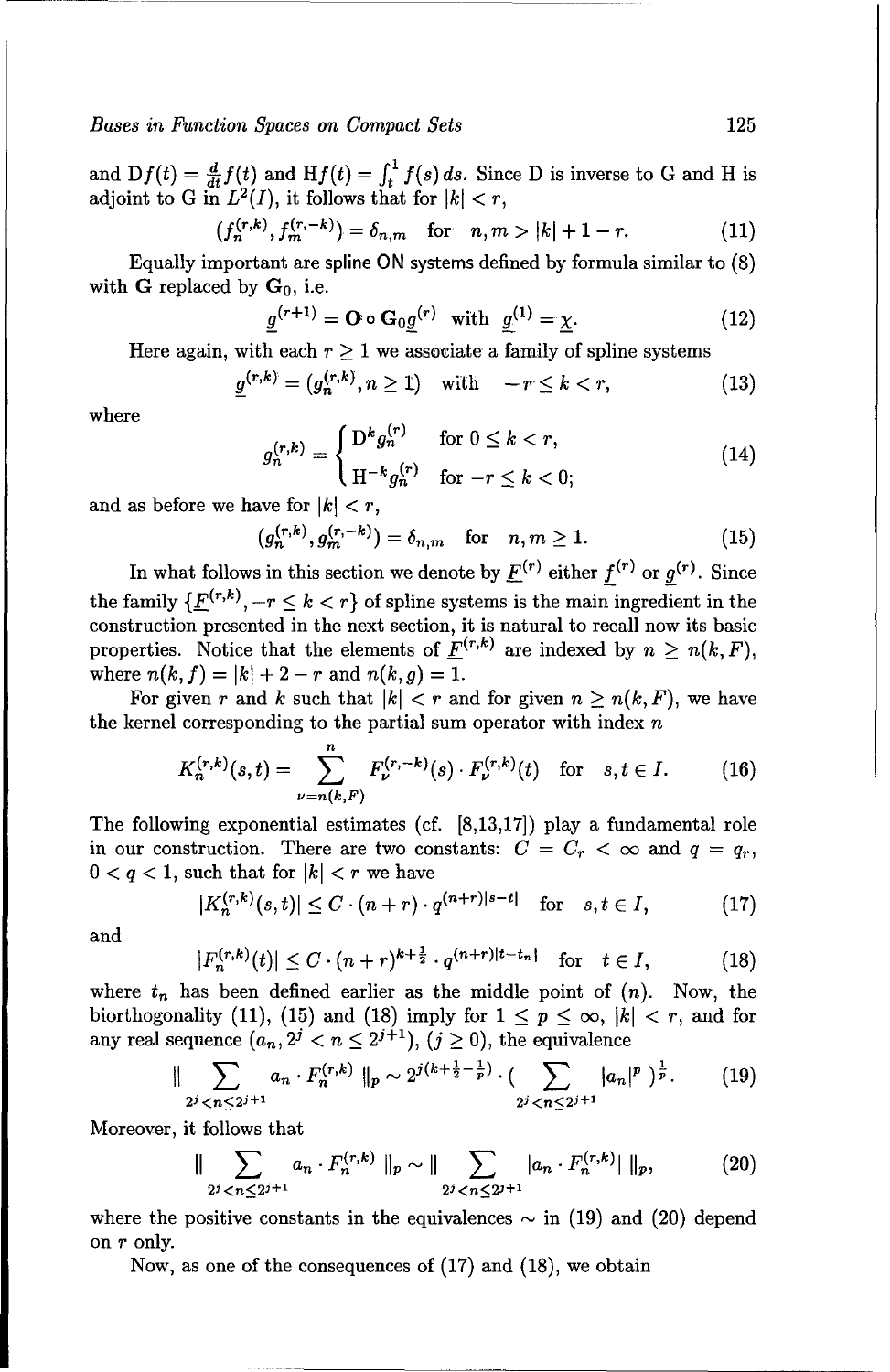**Theorem 1.** For given r, k,  $|k| < r$  and p,  $1 \leq p < \infty$ , the system  $\underline{F}^{(r,k)}$ *is a basis in*  $L_p(I)$ *. Moreover, for*  $1 < p < \infty$ , *each of the systems is an* unconditional basis in  $L_p(I)$ , and all of them are equivalent bases in this *space. Moreover,*  $F^{(r,k)}$  *is a basis in C(I) for each k,*  $0 \le k \le r - 2$ .

#### **§3.** The Standard Spaces over Cubes

We start with general setup which will be needed in the following sections. Let the dimension d be fixed, and let M be a compact  $C^{\infty}$  d-dimensional manifold  $(d$ -manifold). For simplicity, we assume here that M has no boundary. We denote by  $\mu$  one of the measures which locally is of the form  $d\mu = h dx$  where h is positive  $C^{\infty}$  function. A closed set  $Q \subset M$  is said to be a d-cube if it is diffeomorphic to the standard cube  $[0,1]^d$ . A compact set  $K \subset M$  or  $K \subset R^d$  is said to be proper if it can be viewed locally as an epigraph of a lipschitzian function of  $d-1$  variables (cf. Def. 3.1 in [16]). We are going to discuss function spaces  $\mathcal{F}(K)$  over a proper subsets K, in particular the Sobolev spaces with  $\mathcal{F} = W_p^m$  and the Besov spaces with  $\mathcal{F} = B_{p,q}^{\alpha}$ . In the Sobolev space  $W^m_{\bm p}(K),\,K\subset R^d,\,1\leq p\leq\infty,\;m\geq 0,$  we shall use the norm

$$
||f||_p^{(m)}(K) = \sum_{|\alpha| \le m} ||D^{\alpha}f||_p(K). \tag{21}
$$

Clearly,  $W_p^0(K) = L_p(K)$  and we denote by  $W_{\infty}^m(K)$  the space  $C^m(K)$ . Moreover, the space of equivalence classes of measurable functions over  $K$  equipped with the topology of convergence in measure is denoted by  $L_0(K)$ . In order to define  $W_p^k(K)$  for  $k < 0$ , we introduce  $\overset{\circ}{W}_p^m(K)$  for each  $m \geq 0$  as the closure in the norm (21) of smooth functions f such that  $\overline{\text{supp}f} \subset \text{int}K$ . For  $1\leq p\leq\infty,$   $k<0$  and for  $g\in W_{p^{\prime}}^{0}(K)$  put

$$
||g||_{p'}^{(k)}(K) = \sup \Big\{ \Big| \int_K fg \, dx \Big| : \ ||f||_p^{(-k)}(K) \le 1, \ f \in \overset{\circ}{W}_p^{-k}(K) \Big\}, \tag{22}
$$

where  $p' = p/(p-1)$  for  $1 < p < \infty$  and  $1' = \infty$ ,  $\infty' = 1$ . Now, the completion of  $W_{p'}^0(K)$  in the norm (22) defines the space  $W_{p'}^k(K)$ .

Let now  $I = [0, 1], Q = I^d$  and let Z be a boundary set i.e. a set which is a union of  $(d-1)$ -dimensional faces of Q. To each pair  $\{\mathcal{F}(Q), Z\}$  we associate a subspace of  $\mathcal{F}(Q)$  of functions which are vanishing on  $\mathbf{Z} \subset \partial Q$  in the sense described below. To each Z there are unique  $Z_i \subset \partial I$ ,  $i = 1, \ldots, d$ , such that

$$
Z = Q \setminus (I \setminus Z_1) \times \ldots \times (I \setminus Z_d). \tag{23}
$$

Now, define for each Z the parallelepiped

$$
Q_{\mathbf{Z}} = I_{Z_1} \times \ldots \times I_{Z_d},\tag{24}
$$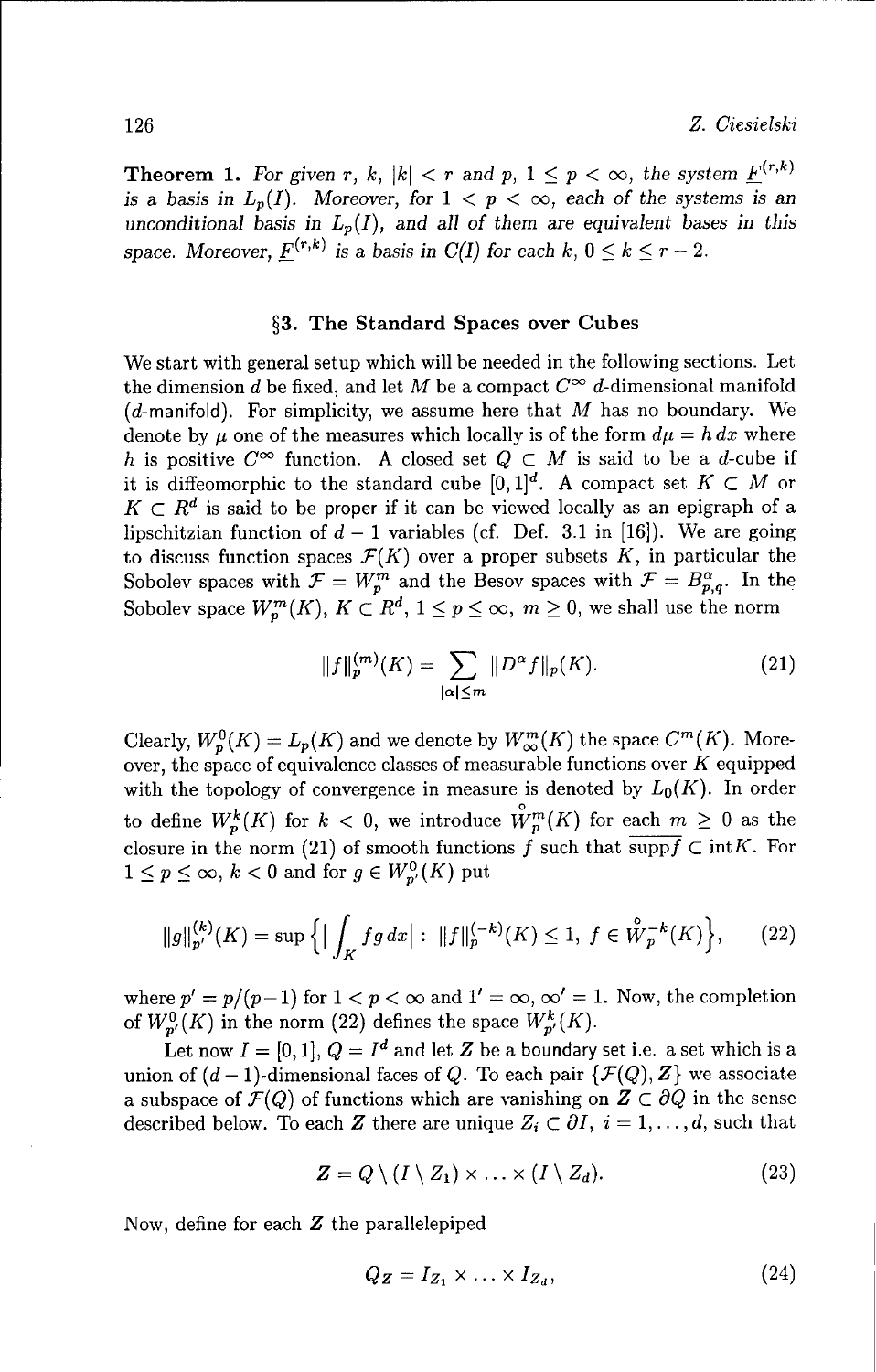where

$$
I_Z = \begin{cases} [0,1] & \text{for } Z = \emptyset, \\ [-1,1] & \text{for } Z = \{0\}, \\ [0,2] & \text{for } Z = \{1\}, \\ [-1,2] & \text{for } Z = \{0,1\}. \end{cases}
$$
(25)

If  $f \in L_0(Q)$ , we denote by  $f_Z$  the element of  $L_0(Q_Z)$  such that  $f_Z|_Q = f$ and  $f_Z = 0$  on  $Q_Z \setminus Q$ .

**Definition 2.** For given integer k and  $1 \leq p \leq \infty$ , put

$$
||f||_p^{(k)}(Q)Z = ||f_Z||_p^{(k)}(Q_Z).
$$

*Now, if*  $k \geq 0$ *, define* 

$$
W_p^k(Q)Z = \{ f \in W_p^0(Q) : f_Z \in W_p^k(Q_Z) \},\
$$

and if  $k < 0$  then introducing  $W_0 = \{f \in W_n^0(Q) : f_{\mathbf{Z}} \in W_n^k(Q_{\mathbf{Z}})\}\)$ , define

 $W_p^k(Q)_Z =$  completion of  $W_0$  in the norm  $||f||_p^{(k)}(Q)_Z$ .

*The spaces*  $[W_p^k(Q)Z, \|\cdot\|_p^{(k)}(Q)Z\}$  are called standard.

Notice that for  $k \geq 0$  the set  $\{f_Z : f \in W_p^k(Q)_Z\}$  is a closed subspace of  $W_p^k(Q_Z)$ , and by Definition 2 the map  $f \mapsto f_Z$  is an isometry. Now let  $k < 0$ . In this case the map  $f \mapsto f_{\mathbf{Z}}$  extends to an isometry of  $W_p^k(Q)_{\mathbf{Z}}$ into  $W_p^k(Q_Z)$ . Thus  $W_p^k(Q_Z)$  is always complete, and the image of the map  $f \mapsto f_{\mathbf{Z}}$  is a closed subspace of  $W_p^k(Q_{\mathbf{Z}})$ . We have constructed in [16], using the formulae (23) and (24) and the generalized Hestenes extension operators, a bounded projection onto this subspace.

**Proposition 3.** Let  $m \geq 1$  and the boundary set  $\mathbf{Z} \subset \partial Q$  be given. Then there are a continuous linear operator P in  $L_0(Q_Z)$  and  $C < \infty$  such that P *projects*  $L_0(Q_Z)$  *onto*  $\{f : f = 0 \text{ a.e. on } Q_Z \setminus Q\}$  *and for*  $1 \leq p \leq \infty$  we have

$$
||Pf||_p^{(k)}(Q_Z) \le C ||f||_p^{(k)}(Q_Z) \text{ for } f \in W_p^k(Q_Z), |k| \le m. \tag{26}
$$

*Thus, P projects*  $W_p^k(Q_z)$  onto a subspace which is via the map  $f \mapsto f_z$ *linearly isomorphic to*  $W_p^k(Q)$ **z**.

Now, for  $k \leq 0$  and  $1 \leq p \leq \infty$  we define the bilinear form

$$
g^*(f) = \int_Q fg \, dx \quad \text{for} \quad g^* \in (W_{p'}^{-k}(Q)_{Z'})^*, \ g \in W_p^0(Q). \tag{27}
$$

**Proposition 4.** Let  $k \leq 0$  and  $1 \leq p \leq \infty$  be given. Then the map

$$
g \mapsto g^* : W_p^0(Q) \to (W_{p'}^{-k}(Q)_{Z'})^*
$$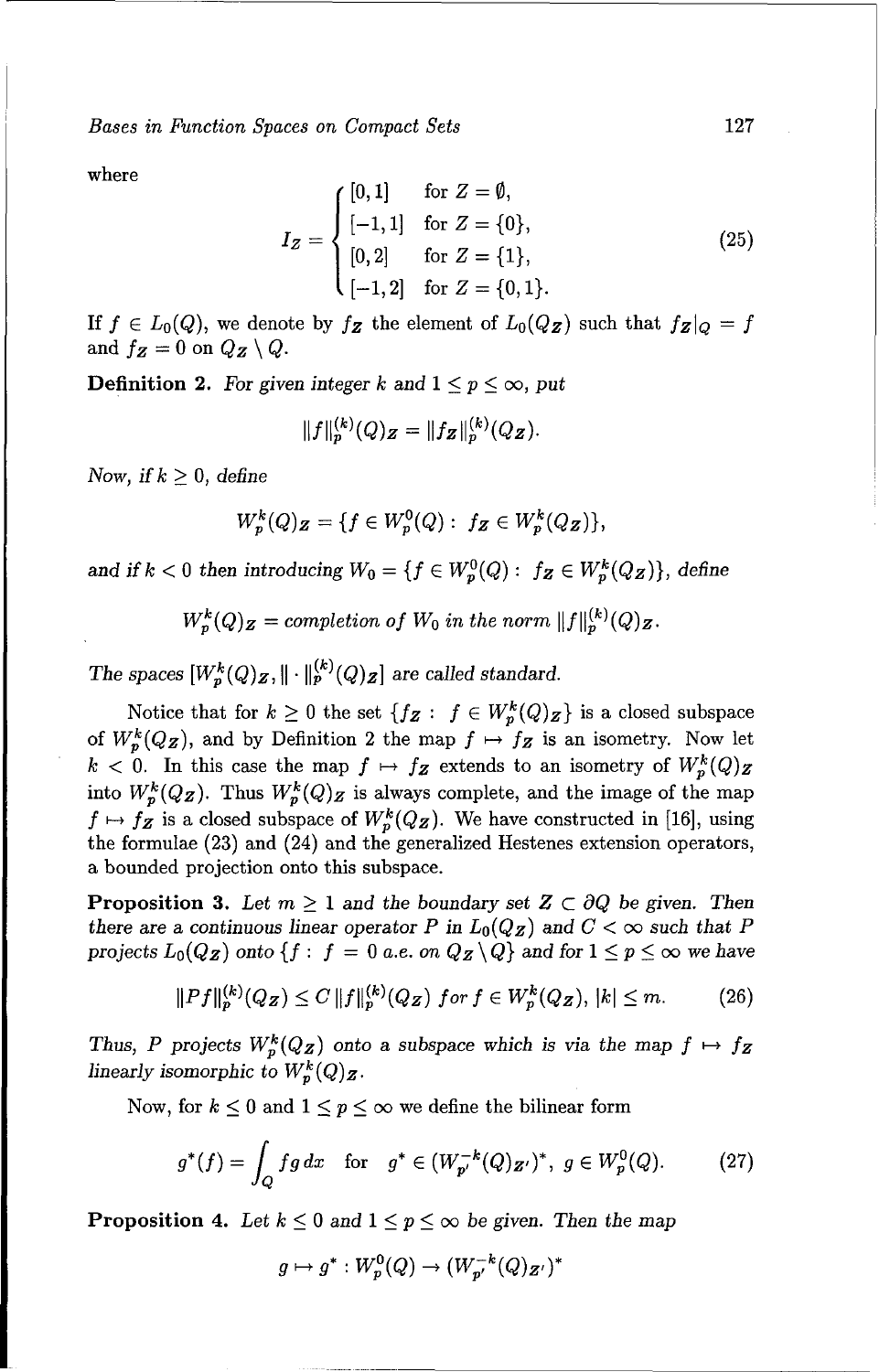*defined in (27) extends to a linear isomorphism of*  $W_p^k(Q)$  *z* onto a subspace *of*  $(W_{n'}^{-k}(Q)_{Z'})^*$ .

Now suppose real s and  $1 \leq p, q \leq \infty$  are given. Moreover, let K be a proper set. Then for any integers  $k, l$  such that  $l < s < k$ , we have the real interpolation formula for the Besov space (with  $\theta = (s - l)/(k - l)$ )

$$
B_{p,q}^{s}(K) = (W_{p}^{l}(K), W_{p}^{k}(K))_{\theta,q}.
$$
 (28)

For  $f \in B_{p,q}^s(K)$  the norm is denoted by  $||f||_{p,q}^{(s)}(K)$ . The Besov space over Q with  $l = 0 < s < k$  and corresponding to the boundary set  $Z \subset \partial Q$  is now defined by the formula

$$
B_{p,q}^{s}(Q)Z = \{ f \in W_p^0(Q) : f_Z \in B_{p,q}^{s}(Q_Z) \}.
$$
 (29)

Moreover, let us define for  $f \in B_{p,q}^s(Q)$ **z** 

$$
||f||_{p,q}^{(s)}(Q)z = ||fz||_{p,q}^{(s)}(Qz).
$$
 (30)

The Besov space  $[B^{s}_{p,q}(Q)_{\boldsymbol{Z}}, \| \cdot \|^{(s)}_{p,q}(Q)_{\boldsymbol{Z}}]$  will be called standard as well. Notice, that  $B_{p,q}^s(Q)$   $\subseteq$   $B_{p,q}^s(Q)$ , but it may be not a closed subset of  $B_{p,q}^s(Q)$ .

**Proposition 5.** Let the parameters  $l, k, \theta, s, p, q$  be given as for (28), and let

$$
\mathcal{F}(Q)Z = (\mathcal{F}_0(Q)Z, \mathcal{F}_1(Q)Z)_{\theta,q} \text{ where } \mathcal{F}_0 = W_p^l, \ \mathcal{F}_1 = W_p^k. \tag{31}
$$

*Then,*  $\mathcal{F}(Q)_{\mathbf{Z}} = B_{\mathbf{p},q}^s(Q)_{\mathbf{Z}}$  for  $s > 0$  and for  $s < 0$  the space  $\mathcal{F}(Q)_{\mathbf{Z}}$  is naturally *identified with the closure of*  $W_p^0$  *in*  $(B_{p',q'}^{-s}(Q)_{Z'})^*$ .

The proof is based on the existence of the projection  $P$  in Proposition 3, and on the general properties of the real interpolation spaces (see [2, 16]).

Corollary 6. *Suppose we are given real numbers s,*  $1 \leq p, q \leq \infty$ , an *integer k*, and a boundary set  $\mathbf{Z} \subseteq \partial Q$  of the cube  $Q$ . Then the standard spaces  $\mathcal{F}(Q)$ <sub>Z</sub> are well defined for  $\mathcal{F} = W_p^k$  or  $B_{p,q}^s$ . Moreover, if  $l \lt s \lt k$ , then *formula (31) takes place.*

In the last part of Section 3 we are going to present a construction of spline bases in the  $\mathcal{F}(Q)$ <sub>z</sub> spaces. Actually, according to (31), it is sufficient to do it for the Sobolev spaces  $W_p^{\kappa}(Q)$ z.

We start with the case of dimension  $d = 1$ . To each  $Z \subset \partial I$  and for an integer  $m = r - 2 \geq 0$  a spline system is defined as follows:

$$
F_n^{(m)}(t; Z) = \begin{cases} f_n^{(2r,r)}(t) & \text{if } Z = \emptyset \text{ and } n \ge 2 - r, \\ f_n^{(2r,-r)}(t) & \text{if } Z = \{0,1\} \text{ and } n \ge 2 - r, \\ g_n^{(2r,r)}(t) & \text{if } Z = \{0\} \text{ and } n \ge 1, \\ g_n^{(2r,-r)}(t) & \text{if } Z = \{1\} \text{ and } n \ge 1; \end{cases}
$$
(32)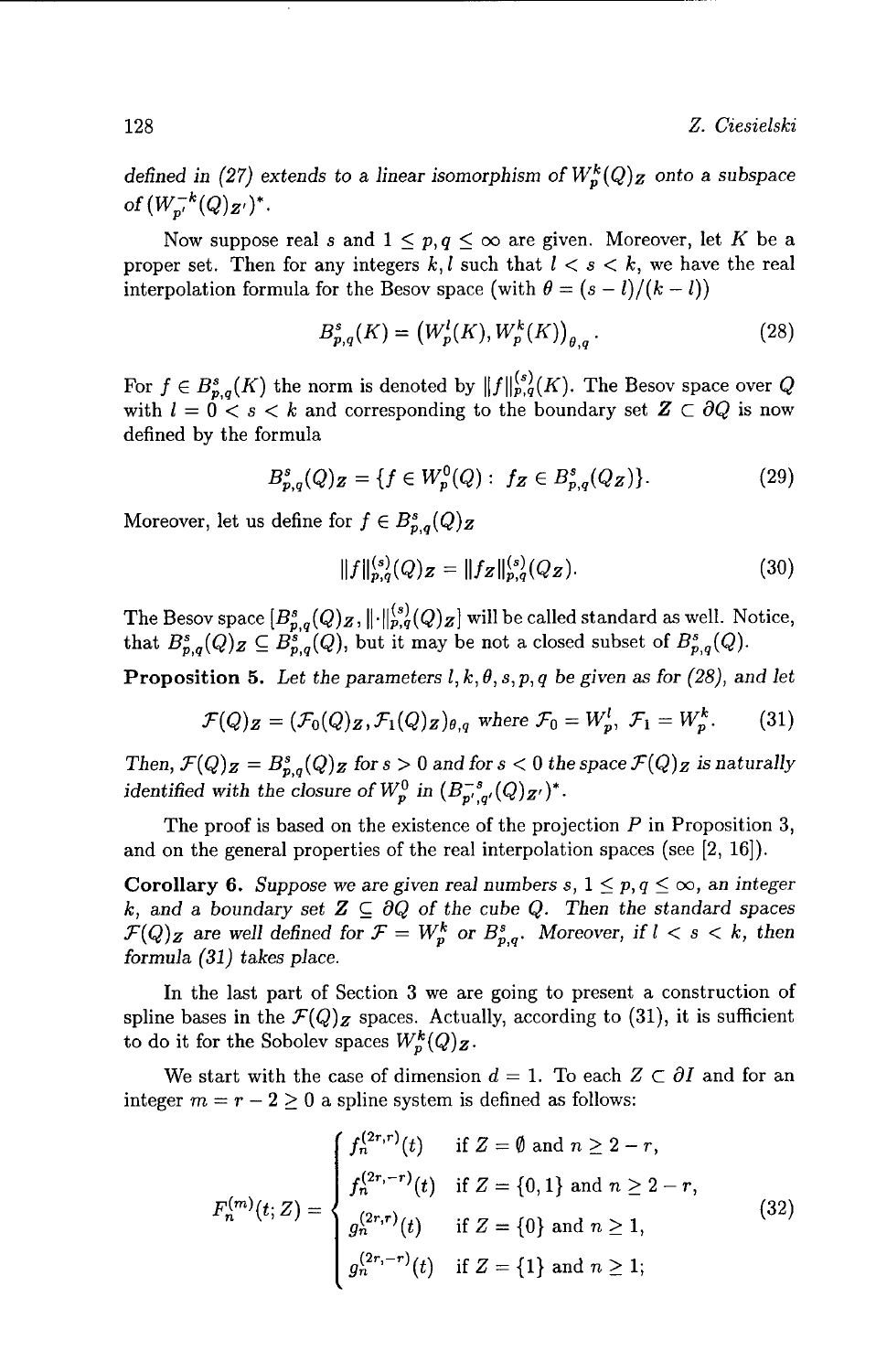where the  $f^{(r,l)}$  and  $g^{(r,l)}$  are given as in (10) and (14), respectively. Moreover, let

$$
n(Z) = n(Z,0) \text{ and } n(Z,k) = \begin{cases} |k| + 2 - r & \text{if } Z = \emptyset, \\ |k| + 2 - r & \text{if } Z = \{0,1\}, \\ 1 & \text{if } Z = \{0\}, \\ 1 & \text{if } Z = \{1\}. \end{cases}
$$
(33)

For simplicity let us write  $\underline{F}^{(m)}(Z) = (F_n^{(m)}(\cdot \; ; Z), n \ge n(Z)).$  Notice that  $n(Z, k) = n(Z', -k)$ , and that the two systems  $\underline{F}^{(m)}(Z)$  and  $\underline{F}^{(m)}(Z')$ , where  $Z' = \partial I \setminus Z$ , are dual, i.e. they are biorthogonal in the  $L^2(I)$  scalar product

$$
(F_i^{(m)}(\cdot \; ;Z), F_j^{(m)}(\cdot \; ;Z')) = \delta_{i,j} \; \text{ for } \; i,j \ge n(Z). \tag{34}
$$

Now, we introduce related family of biorthogonal systems indexed by  $k$  with  $|k| \leq m$ . Namely, for  $j \geq n(Z, k)$ , let

$$
F_j^{(m,k)}(\cdot;Z) = \begin{cases} D^k F_j^{(m)}(\cdot;Z) & \text{for } 0 \le k \le m, \\ H^{-k} F_j^{(m)}(\cdot;Z) & \text{for } -m \le k < 0; \end{cases} \tag{35}
$$

and the biorthogonality for  $|k| \leq m$  is as follows

$$
(F_i^{(m,k)}(\cdot\;;Z), F_j^{(m,-k)}(\cdot\;;Z')) = \delta_{i,j} \text{ for } i,j \ge n(Z,k). \tag{36}
$$

**Theorem 7.** *For each*  $Z \subset \partial I$ ,  $1 \leq p \leq \infty$ , *the system*  $\underline{F}^{(m)}(Z)$  *is in*  $W_p^m(I)_Z$ and it is a basis (an *unconditional basis* if  $1 < p < \infty$ ) in each  $W_n^k(I)_2$ for  $k = 0, \ldots, m$ . This means that it is a simultaneous basis (simultaneous *unconditional basis if*  $1 < p < \infty$ *) in*  $[W_n^m(I)_Z, \|\cdot\|_p^{(m)}]$ .

Proof: To see how the proof works, let

$$
P_n f(x; Z) = \sum_{n(Z) \le j \le n} (f, F_j^{(m)}(\cdot; Z')) F_j^{(m)}(x; Z) \text{ for } f \in L_p(I). \tag{37}
$$

Then we find that for  $0 \leq k \leq m$ ,

$$
D^{k}P_{n}f(x;Z) = P_{n}^{(k)}(D^{k}f)(x;Z) \text{ for } f \in W_{p}^{(k)}(I)_{Z}, \quad (38)
$$

where for  $g \in W_p^0(I)$ 

$$
P_n^{(k)}(g)(x;Z) = \sum_{j=n(Z,k)}^n (g, F_j^{(m,-k)}(\cdot;Z'))F_j^{(m,k)}(x;Z). \tag{39}
$$

Now, Theorem 7 follows immediately from Theorem 1 by (38) and (39). **El**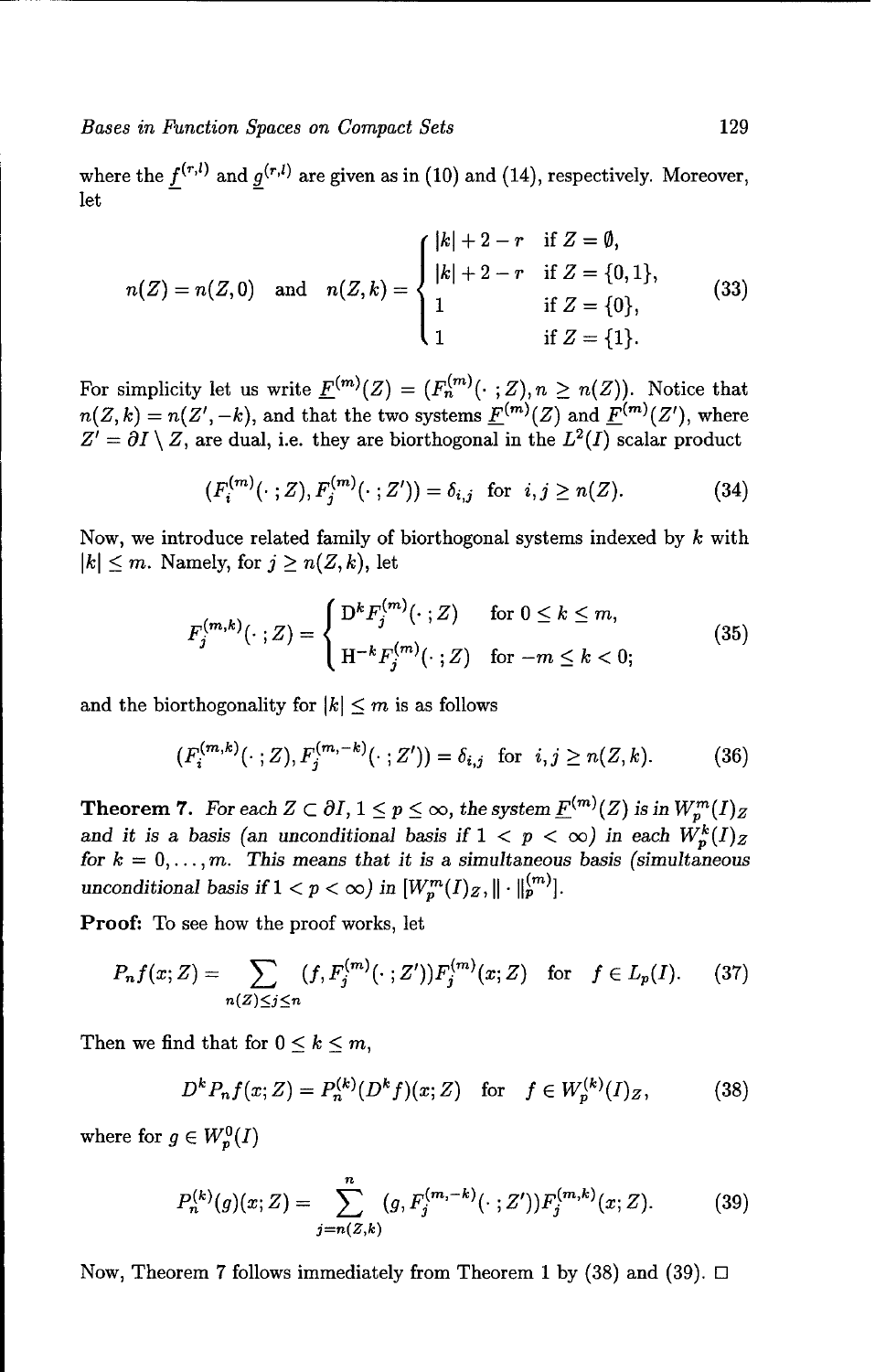Now we consider the case of dimension  $d > 1$ , with  $Q = I^d$ . Suppose we are given  $\mathbf{Z} \subset \partial Q$ . Then according to (23) the  $Z_i \subset \partial I$ , for  $i = 1, \ldots, d$ , are determined. We are ready now to construct the tensor product basis corresponding to the boundary set  $Z$ . Each function of the basis under construction is determined by an integer vector  $\mathbf{j} = (j_1, \ldots, j_d)$  satisfying the inequality  $j \geq n(Z)$  with  $n(Z) = (n(Z_1), \ldots, n(Z_d))$  i.e.  $j_i \geq n(Z_i)$  for  $i = 1, \ldots, d$ .

Given the order of smoothness  $m \geq 0$ , we now define the j's function as follows:<br> $F^{(m)}(x; Z) = F^{(m)}(x; Z), \qquad \dots \qquad F^{(m)}(x; Z)$ , (40)

$$
F_j^{(m)}(\mathbf{x}; \mathbf{Z}) = F_{j_1}^{(m)}(x_1; Z_1) \times \cdots \times F_{j_d}^{(m)}(x_d; Z_d), \tag{40}
$$

where  $\mathbf{x} = (x_1, \ldots, x_d)$ . The indices **j** are ordered in the rectangular way (cf. [12], p. 221).

**Theorem 8.** The system  $(F_i^{(m)}(\cdot; \mathbf{Z}), j \ge n(\mathbf{Z}))$  in the rectangular ordering *is a basis in*  $W_n^m(Q)$  *z* for  $1 \leq p \leq \infty$ , and in addition it is unconditional in these spaces if  $1 < p < \infty$ .

Our next goal is to modify the basis (40) in such a way that the elements of the new basis will be concentrated around the corresponding dyadic points in  $Q$ . To this end let us introduce in dimension one the following finite dimensional spline spaces:

$$
S_{\mu}^{m}(Z) = \text{span}\{F_{j}^{(m)}(\cdot; Z) : n(Z) \le j \le 2^{\mu}\} \text{ where } \mu \ge 1. \tag{41}
$$

Now, without going into details, we accept the Definition 10.17 of [17] of the new spline basis in  $S_{\mu}^{m}(Z)$ , i.e. of  $F_{\mu,j}^{(m)}(\cdot; Z)$  with  $n(Z) \leq j \leq 2^{\mu}$ . The new basic functions for the standard space  $W_n^m(Q)$  are now defined as follows. For convenience, let  $D = \{1, \ldots, d\}$ , and let

$$
N_0(\mathbf{Z}) = \{ \mathbf{j} : n(Z_i) \leq j_i \leq 1 \text{ for } i \in D \},
$$

and for every  $e \subset D$ ,  $e \neq \emptyset$ ,  $\mu \geq 1$ , let

$$
N_{e,\mu}(Z) = \{j: 2^{\mu-1} < j_i \leq 2^{\mu} \text{ for } i \in e, n(Z_i) \leq j_i \leq 2^{\mu-1} \text{ for } i \in D \setminus e\}.
$$

We also introduce

$$
N_{\mu}(\boldsymbol{Z}) = \bigcup_{\emptyset \neq e \subset D} N_{e,\mu}(\boldsymbol{Z}).
$$

Definition **9.** Let

$$
G_j^{(m)}(\cdot; \mathbf{Z}) = F_j^{(m)}(\cdot; \mathbf{Z}) \quad \text{for} \quad \mathbf{j} \in N_0(\mathbf{Z}),
$$

*and*

$$
G_{\boldsymbol{j}}^{(m)}(\cdot; \boldsymbol{Z}) = \bigotimes_{i \in e} F_{j_i}^{(m)}(\cdot; Z_i) \otimes \bigotimes_{i \in D \setminus e} F_{\mu, j_i}^{(m)}(\cdot; Z_i) \quad \text{for} \quad \boldsymbol{j} \in N_{e, \mu}(\boldsymbol{Z})
$$

*for any*  $e \subset D$ ,  $e \neq \emptyset$ , and  $\mu \geq 1$ .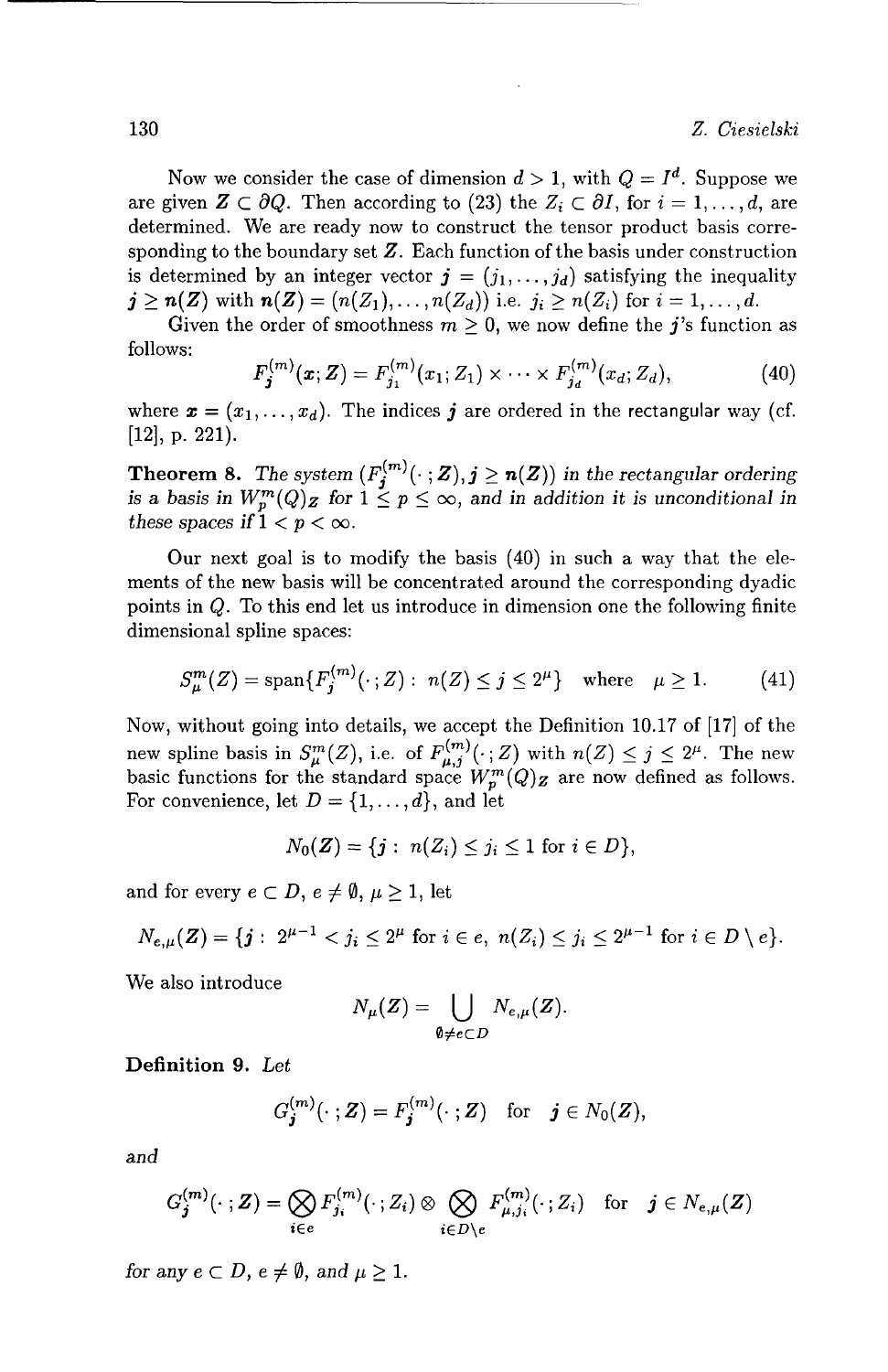Any ordering  $\prec$  of the set of indices  $\{j : j \ge n(Z)\}$  is said to be regular if  $j \prec j'$  for any  $j \in N_u$  and  $j' \in N_{u'}$  whenever  $\mu \prec \mu'$  (cf. [10]). We also have the biorthogonality relation

$$
(G_j^{(m)}(\cdot; \mathbf{Z}), G_{j'}^{(m)}(\cdot; \mathbf{Z'})) = \delta_{j',j}.
$$
 (42)

We can now state the result on 'universal basis' in standard spaces (cf. [10, 16])

**Theorem 10.** Let  $m > 0$  be a given order of smoothness. The system  $(G_i^{(m)}(\cdot ; \mathbf{Z}), j \geq n(\mathbf{Z})$  *in the regular ordering is a basis in all the spaces*  $W_p^{\bullet}(Q)$  *z* for  $0 \leq k \leq m, 1 \leq p \leq \infty$ , and in addition it is unconditional if  $1 < p < \infty$ . Moreover, for  $\mu \geq 1, \, 1 \leq p \leq \infty$ , we have

$$
\|\sum_{\mathbf{j}\in N_{\mu}}a_{\mathbf{j}}\ G_{\mathbf{j}}^{(m)}(\cdot;\mathbf{Z})\|_{p}\sim 2^{\mu(1/2-1/p)d}\big(\sum_{\mathbf{j}\in N_{\mu}}|a_{\mathbf{j}}|^{p}\big)^{1/p},\tag{43}
$$

where the constants in the relation  $\sim$  depend only on d and m.

Corollary 11. The system  $(G_i^{(m)}(\cdot; Z), j \geq n(Z))$  in the regular ordering is *a basis in all the spaces*  $B_{n,q}^s(Q)$  *z* with  $1 \leq p, q \leq \infty, 0 < s < m$ . Moreover, *for*

$$
f(\cdot)=\sum_{\boldsymbol{j}\geq\boldsymbol{n}(Z)}a_{\boldsymbol{j}}\,G_{\boldsymbol{j}}^{(m)}(\cdot\,;Z),
$$

*letting*  $\sigma = s/d + 1/2 - 1/p$ , we have

$$
||f||_{p,q}^{(s)}(Q)Z \sim \bigg\{\sum_{\mu=0}^{\infty}\bigg[2^{\mu\sigma d}\big(\sum_{\bm{j}\in N_{\mu}}|a_{\bm{j}}|^{p}\big)^{1/p}\bigg]^{q}\bigg\}^{1/q}.
$$

The constants in the relation  $\sim$  depend on m, *s* and on *d*.

For an arbitrary d-cube Q, the function space  $\mathcal{F}(Q)$  is defined as the image of  $\mathcal{F}(I^d)$  under the linar mapping induced by the diffeomorphism between  $Q$  and  $I^d$ .

#### §4. Decomposition of Function Spaces over Smooth Manifolds

Let us start with the decomposition of  $M$  without boundary (for  $M$  with boundary cf. [16]). We say that M admits decomposition into d-cubes if for some N there are d-cubes  $Q_1, \ldots, Q_N \subset M$  such that  $\bigcup_{i \le N} Q_i = M$  and if  $\Phi_i$ is a diffeomorphism of  $[0, 1]^d$  onto  $Q_i$ ,  $1 \leq j \leq N$ , then the set  $\Phi_i^{-1}(\cup_{i \leq j} Q_i)$ is the union of some  $(d-1)$ -dimensional faces of  $[0,1]^d$ . The decomposition  $Q_1, \ldots Q_N$ , is said to be proper if the sets  $\bigcup_{i \leq j} Q_i$  are proper for  $j = 0, \ldots, N$ . Now we have the following result whose proof depends very much on Morse theory (cf. Theorem 3.3 in [16]):

Theorem 12. *Let M* be a *compact d-manifold. Then M admits a proper decomposition.*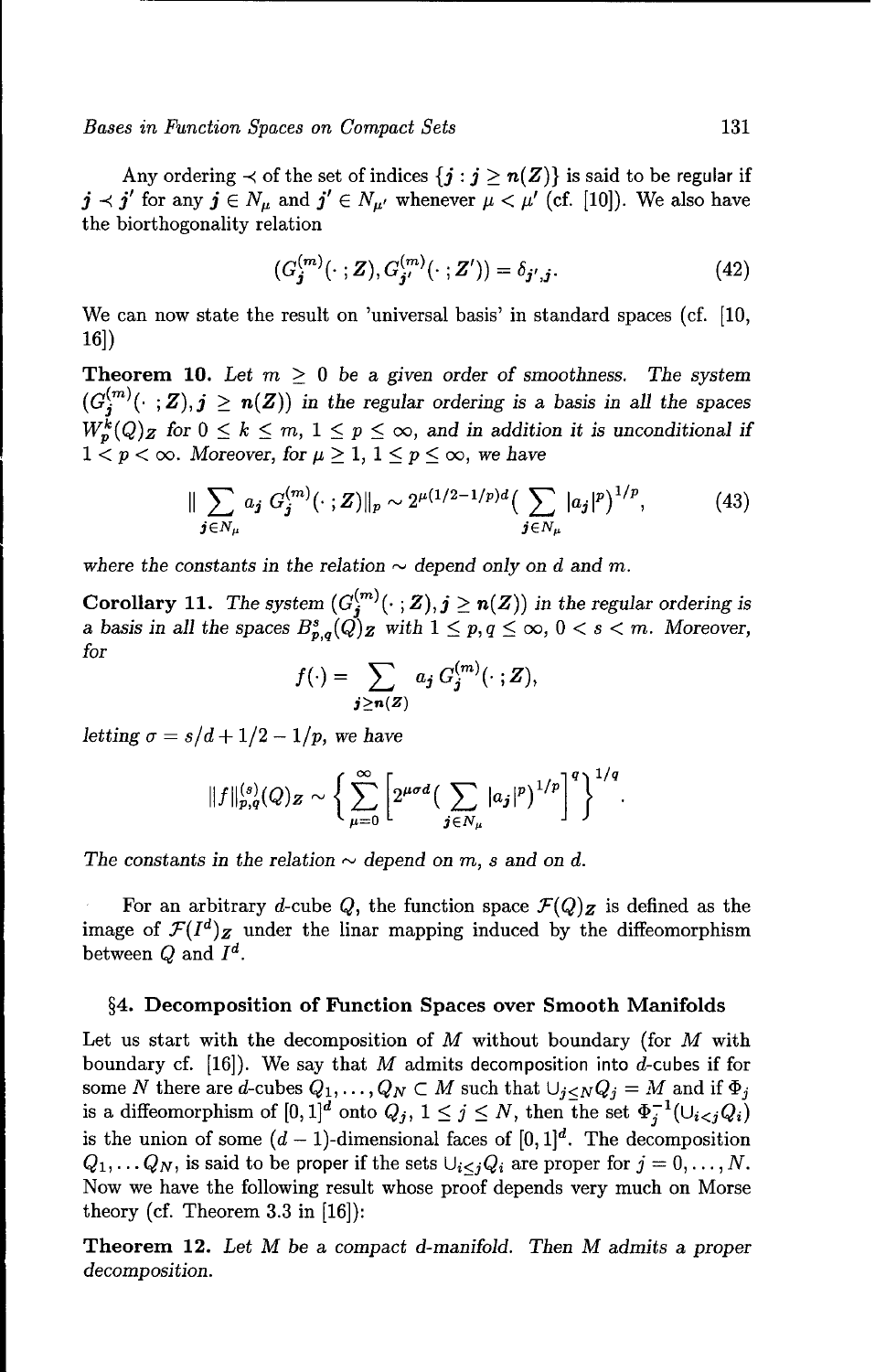For the Sobolev  $W_p^k(M)$  and Besov  $B_{p,q}^s(M)$  spaces, we have the real interpolation formula for any integers *l*, *r*, real *s*,  $l < s < r$ , and for  $1 \le p, q \le$  $\infty$  (cf. [15])<br> $B^s(M) = (W^l(M), W^r(M))$  (44)

$$
B_{p,q}^{s}(M) = (W_p^l(M), W_p^r(M))_{\theta,q}, \tag{44}
$$

where  $s = (1 - \theta)l + \theta r$ . We recall that for the standard Besov spaces, we have similar formula (cf. Proposition 5). Having a proper decomposition of  $M$  (Theorem 12), we would like to obtain a corresponding decomposition of  $\mathcal{F}(M)$  into a direct sum of standard spaces  $\mathcal{F}(Q_i)_{\mathbf{Z}_i}$ . Let  $L_0(M)$  denote the space of all measurable functions (of equivalence classes) with the topology of convergence in measure.

**Proposition 13.** Let  $Q_1, \ldots, Q_N$  be a proper decomposition of M into d*cubes as in Theorem 12. Let*  $\mu$  *be a smooth measure on M. Then, for any*  $m \geq 1$ , one can construct continuous linear operators  $P_1, \ldots, P_N$  in the space  $L_0(M)$  with the following properties for  $f \in L_0(M)$ :

$$
\sum_{i \le N} P_i f = f,\tag{45}
$$

$$
P_i P_j f = 0, \qquad \qquad \text{if } 1 \le i \ne j \le N, \tag{46}
$$

$$
\chi_{Q_i} P_j f = P_i \chi_{Q_j} f, \qquad \text{if } 1 \le i < j \le N,\tag{47}
$$

*there is*  $C < \infty$  *such that for all spaces*  $W_p^k(M)$ ,  $0 \le k \le m, 1 \le p \le \infty$ , for *all*  $g \in W_p^k(M)$  and for  $1 \leq i \leq N$  we have

$$
||P_i g||_p^{(k)}(M) \le C ||g||_p^{(k)}(M),
$$
\n(48)

*the adjoint operators (in the Hilbert space*  $L_2(M,\mu)$ *)*  $P_1^*,\ldots,P_N^*$  *satisfy the analog of (48).*

Proposition 13 implies the main result on decomposing the function spa- $\cos\mathcal{F}(M)$  (see [16]), i.e.

**Theorem 14.** Let  $Q_1, \ldots, Q_N$  be a proper decomposition of M as in Theo*rem 12,* and let *P1 ,..., PN be the linear operators from Proposition 13. Then the formulae*

$$
T_0 f = \sum_{i \le N} \chi_{Q_i} P_i f, \quad V_0 f = \sum_{i \le N} \chi_{Q_i} P_i^* f
$$

define linear isomorphism of  $L_0(M)$  onto itself, the inverse maps being, re*spectively,*

$$
S_0f=\sum_{i\leq N}P_i\chi_{Q_i}f,\quad U_0f=\sum_{i\leq N}P_i^*\chi_{Q_i}f.
$$

*Moreover, if*  $\mathcal F$  denotes  $W_p^k$ ,  $0 \leq k \leq m$ ,  $1 \leq p \leq \infty$ , then  $T_0$ ,  $V_0$  induce linear *topological isomorphism*

$$
T: \mathcal{F}(M) \to \bigoplus_{i \leq N} \mathcal{F}(Q_i)_{\mathbf{Z}_i}, \quad V: \mathcal{F}(M) \to \bigoplus_{i \leq N} \mathcal{F}(Q_i)_{\mathbf{Z}'_i},
$$

where  $Z_i = Q_i \cup_{i \leq j} Q_j$  and  $Z'_i = Q_i \cup_{j>i} Q_j$ .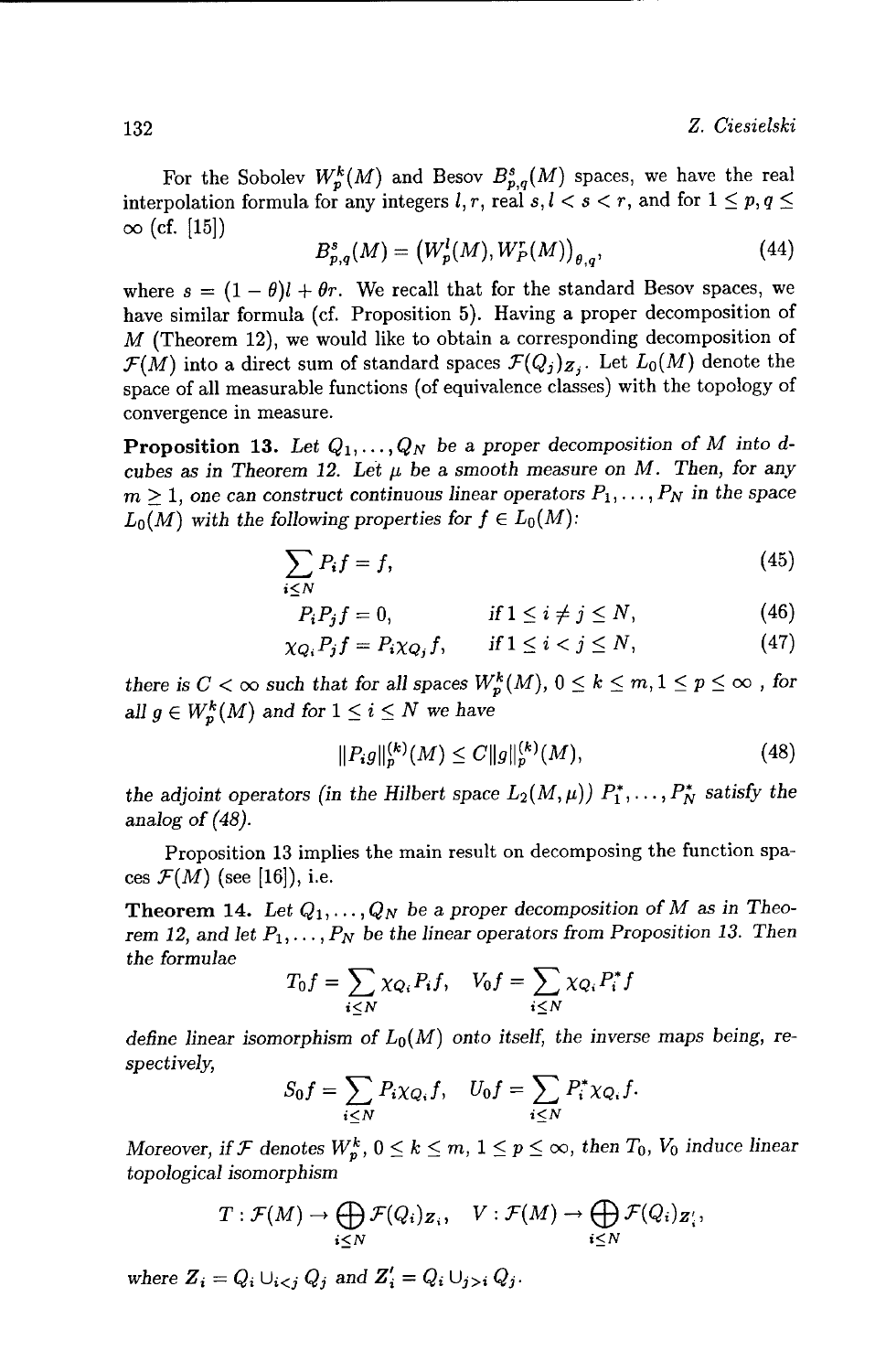**Corollary 15.** The assertions of Theorem 14 remain true for  $\mathcal{F} = W_p^k$ ,  $B_{p,q}^s$ with  $|k| \leq m, |s| < m, 1 \leq p, q \leq \infty$ . Moreover, there is now an obvious *extension of Theorem 10 and Corollary 11 to F(M) for all these spaces.*

Acknowledgments. The author is very much indebted to the Program and Organizing Committees for the invitation.

#### References

- 1. Banach, S., *Thdorie des Op6rations Lindaires,* Warszawa, Monografje Matematyczne, 1932.
- 2. Bergh, J. and J. Löfström, *Interpolation Spaces*, *Springer-Verlag*, *Berlin* - Heidelberg - New York, 1976.
- 3. Bochkarev, S. V., Existence of a basis in the space of functions analytic in the disk, and some properties of Franklin's system, Mat. Sb. 95 (137) (1974), 3-18; English transl. in Math. USSR-Sb. 24 (1974).
- 4. Bochkarev, S. V., Some inequalities for Franklin series, Analysis Mathematica 1 (1975), 249-257.
- 5. Burkholder, D. L., A proof of Pelczynski conjecture for the Haar system, Studia Math. 91 (1988), 79-83.
- 6. Ciesielski, Z., Properties of the orthonormal Franklin system, Studia Math. 23 (1963), 141-157.
- 7. Ciesielski, Z., A construction of basis in  $C^{(1)}(I^2)$ , Studia Math. 33 (1969), 243-247.
- 8. Ciesielski, Z., Equivalence, unconditionality and convergence a.e. of spline bases in  $L_p$  spaces, in *Approximation Theory*, Banach Center Publications, Vol. 4, PWN - Polish Scientific Publishers, Warszawa, 1979, 55-68.
- 9. Ciesielski, Z., Bases and K-functionals for Sobolev spaces over  $C^{\infty}$  compact manifolds, in *Recent Trends in Mathematics, Reinhardsbrunn 1982,* Taubner Texte zur Mathematik, Band 50, Leipzig 1983, 47-55. Trudy Inst. Steklova 164 (1983), 197-202.
- 10. Ciesielski, Z., Spline bases in classical function spaces on  $C^{\infty}$  compact manifolds. Part III, in *Constructive Theory of Functions 84,* Sofia 1984, 214-223.
- 11. Ciesielski, Z., Bases in function spaces, in *Approximation Theory* V, C. Chui, L. Schumaker, and J. Ward (eds.), Academic Press, New York, 1986, 31-54.
- 12. Ciesielski, Z. and J. Domsta, Construction of an orthonormal basis in  $C^m(I^d)$  and  $W^m_n(I^d)$ , Studia Math. 41 (1972), 211-224.
- 13. Ciesielski, Z. and J. Domsta, Estimates for the spline orthonormal functions and for their derivatives, Studia Math. 46 (1972), 315-320.
- 14. Ciesielski, Z. and T. Figiel, Construction of Schauder bases in function spaces on smooth compact manifolds, in *Proc. International Conference "Approximation and Function Spaces, Gdaiisk August 27-31, 1979",* PWN and North Holland, Warszawa 1981, 217-232.